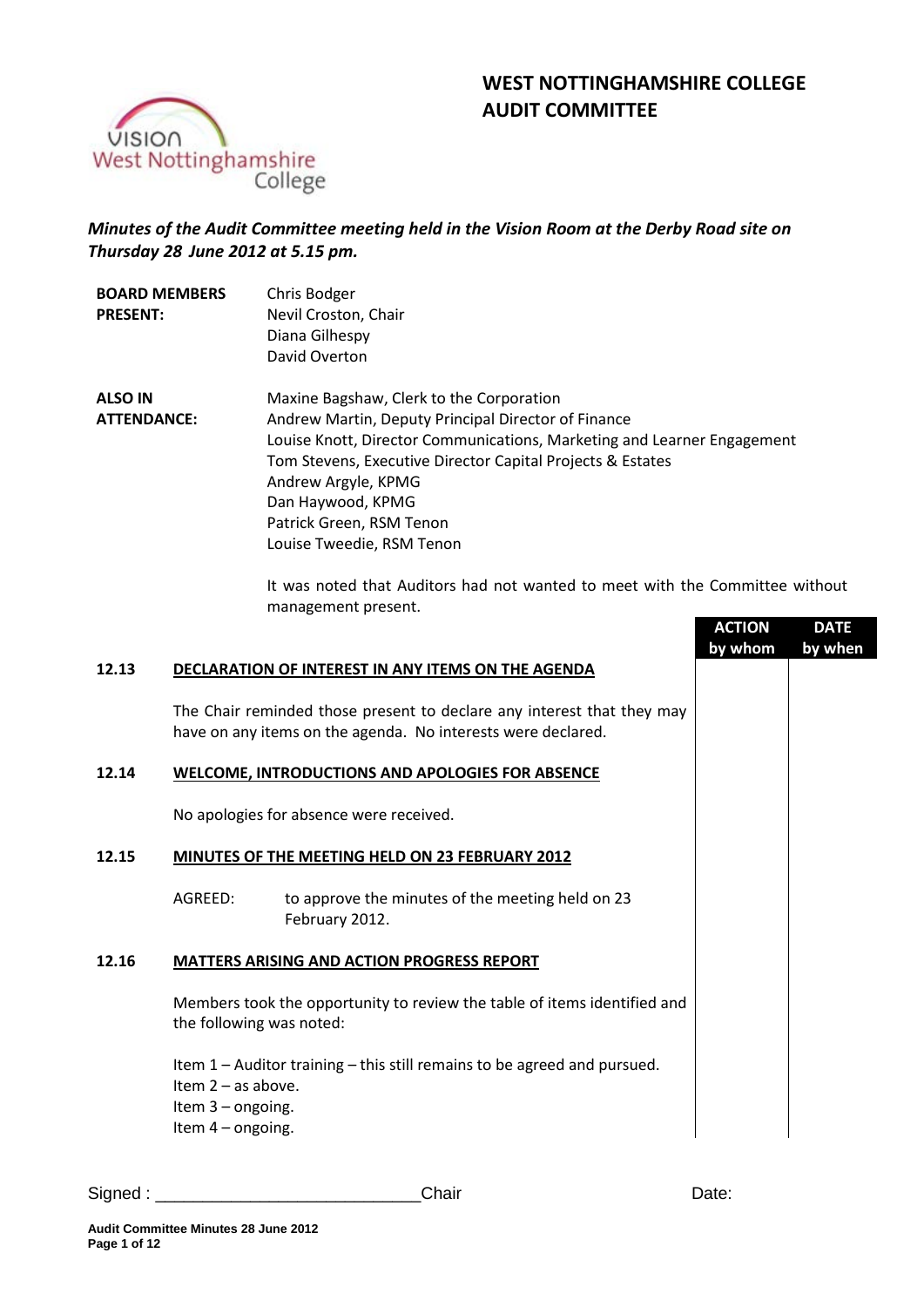|       | Item 5 - completed.<br>Item 6 - completed.<br>Item $7 - as 1$ above.<br>Item $8$ – there is a paper on the agenda regarding the examinations and<br>register processes. In addition, Internal Auditors are to provide a report<br>on examinations.<br>Item 9 - completed.<br>Item $10 - as 1$ above.<br>Item $11$ – ongoing. Members were advised that Internal Auditors are<br>doing an element of this work in 2011/12.<br>Item 12 - standing item and on the agenda.<br>Item 13 - the Stakeholder Perception Survey will not now take place until                                                                                            | Dir C&M | January          |
|-------|-------------------------------------------------------------------------------------------------------------------------------------------------------------------------------------------------------------------------------------------------------------------------------------------------------------------------------------------------------------------------------------------------------------------------------------------------------------------------------------------------------------------------------------------------------------------------------------------------------------------------------------------------|---------|------------------|
|       | later in the year with the results from the survey delayed to November<br>2012, full report to be provided to the January meeting.                                                                                                                                                                                                                                                                                                                                                                                                                                                                                                              |         | 2013             |
|       | Item $14$ – ongoing.<br>Item $15$ – it was agreed that the Executive PA's would recirculate access<br>instructions with Gavin Peake to ensure that electronic versions of<br>reports are available.                                                                                                                                                                                                                                                                                                                                                                                                                                             | Clerk   | <b>July 2012</b> |
| 12.17 | <b>PFA AUDIT REPORT</b>                                                                                                                                                                                                                                                                                                                                                                                                                                                                                                                                                                                                                         |         |                  |
|       | The Director of Finance introduced this item and confirmed that what<br>was presented were draft notes upon which the College can provide<br>feedback. Members were reminded that the PFA team came in to<br>undertake audit/inspection at the same time as Ofsted. The basis for the<br>review is the FMCE questionnaire completed and the evidence files<br>compiled to support the judgements made. Of particular note is the fact<br>that the PFA's overall judgement does not concur with the self -<br>assessment grade and that this is influenced predominantly by the fact<br>that the PFA team had to take note of Ofsted's position. |         |                  |
|       | Members discussed the Ofsted inspection process and noted that the<br>College's self-assessment is based upon the totality of provision.<br>However during inspection week, Ofsted only looked at parts of provision<br>and made their judgement based upon that, eg, Hair & Beauty,<br>Creative/Performing Arts. Members acknowledged that 'they are where<br>they are' in relation to Ofsted and there were some key points to note<br>from the inspection in terms of Audit Committee actions:                                                                                                                                               |         |                  |
|       | Sub-contract monitoring needs to be strengthened.<br>1)<br>Risk management - Internal Auditors have this year focussed on<br>2)<br>subsidiary company risk management and the recommendations<br>made have influenced the PFA findings.                                                                                                                                                                                                                                                                                                                                                                                                         |         |                  |
|       | Any additional work undertaken by internal or external audit firms<br>3)<br>outside the annual plan needs to be reported to the Committee in the<br>annual report. It was noted that this was omitted from the 2010/11<br>Audit Committee annual report and this was picked up as an<br>improvement action.                                                                                                                                                                                                                                                                                                                                     |         |                  |
|       | External Audit recommendations were not previously monitored, it<br>4)<br>was noted that they are now scheduled as a discrete agenda item. In                                                                                                                                                                                                                                                                                                                                                                                                                                                                                                   |         |                  |
|       |                                                                                                                                                                                                                                                                                                                                                                                                                                                                                                                                                                                                                                                 |         |                  |

Signed : \_\_\_\_\_\_\_\_\_\_\_\_\_\_\_\_\_\_\_\_\_\_\_\_\_\_\_\_Chair Date: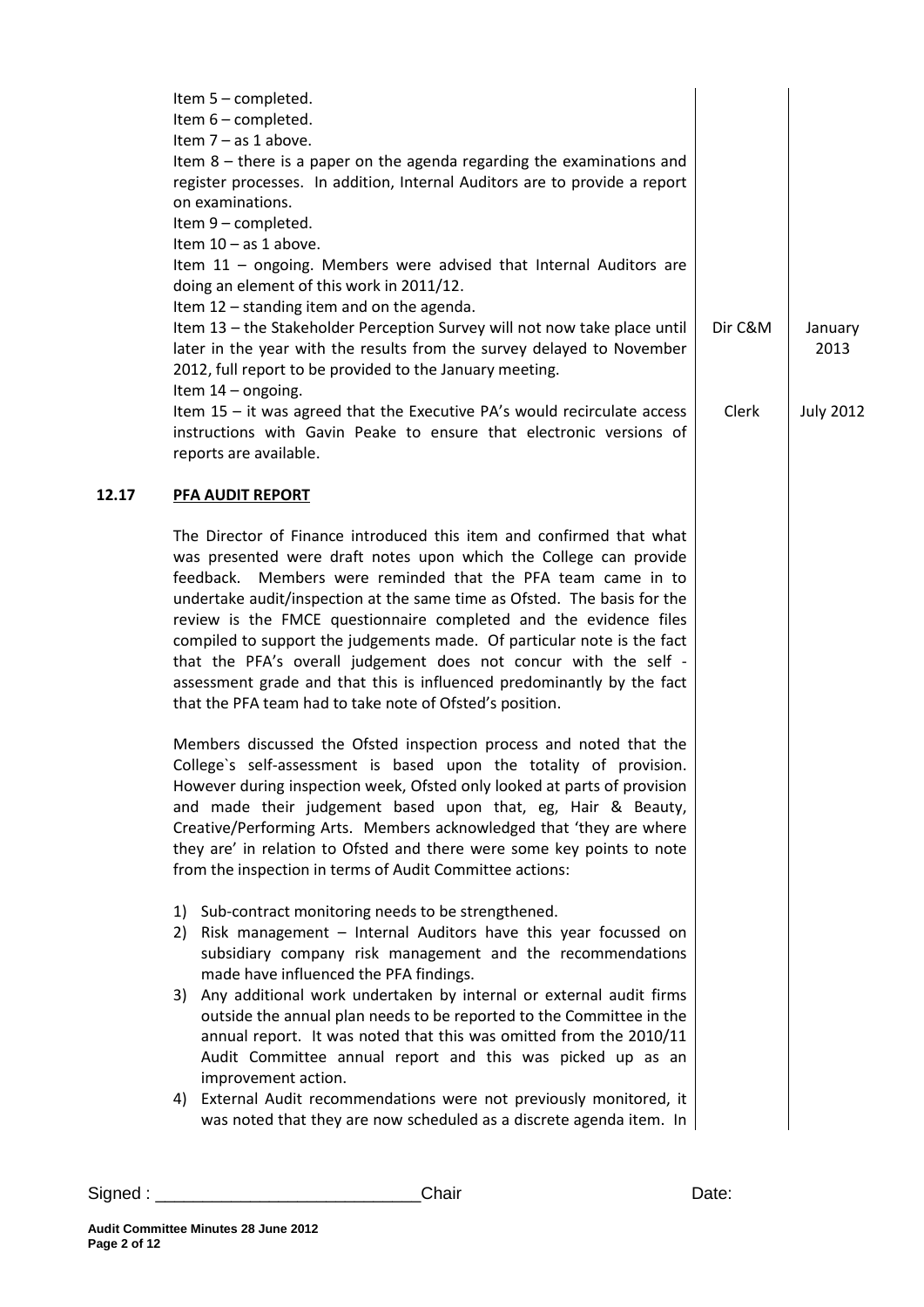addition, External Audit recommendations were not included in the annual committee report for 2010/11. The recommendation is to make clear any non-achievement of recommendations in future annual reports. One suggestion made was that the Terms of Reference need to make it explicit that the role of the Audit Committee is to monitor both internal and external audit recommendations. It was agreed that this would be considered at item 15 later on the agenda.

5) Failure to include the fact that an ILR audit was planned in 2010/11 was raised as an issue. It was felt that the 2010/11 Audit Committee annual report should have included this, albeit that the audit had not taken place at the time of preparing the report.

Members felt that in general terms the items picked up were relatively minor and were satisfied with the control frameworks in place. It was agreed that the recommended actions for improvement would be adopted and implemented.

AGREED: to note the content of the report.

# **12.18 INTERNAL AUDIT REPORTS**

#### 1) Quality Assurance Systems

Internal Auditors introduced this item and confirmed that a green opinion had been provided. They confirmed that good systems and practices had been viewed and in place. In terms of the self-assessment process, some slight variances between the College`s practices and Ofsted expectations were noted. Their view was that taking account of the issues identified, the Board can take substantial assurance that the controls upon which the organisation relies to manage this risk, are suitably designed, consistently applied and effective.

The Principal raised some concern regarding the content of this report given the Ofsted findings and criticism of the quality assurance processes. It was her view that there was a clear mismatch between the systems and the impact. She was disappointed that this audit had not helped to bring about improvements and highlight issues to address prior to inspection. She expressed her belief that following the Ofsted visit and hindsight, she did not feel that this had been a successful audit.

Internal Auditors indicated that, again with hindsight, perhaps the scoping of this piece of work had not identified exactly what the College would wish Auditors to look at and that scoping and a clear understanding was critical. All agreed that there was a need for more careful scoping and planning in the future.

In terms of the Ofsted inspection, the issue now for Governors to monitor is teaching and learning and that what has come as such a surprise is that such a fundamental building block is not as solid and sound as the College

Signed : \_\_\_\_\_\_\_\_\_\_\_\_\_\_\_\_\_\_\_\_\_\_\_\_\_\_\_\_Chair Date:

**Page 3 of 12**

**Audit Committee Minutes 28 June 2012**

Clerk June 2012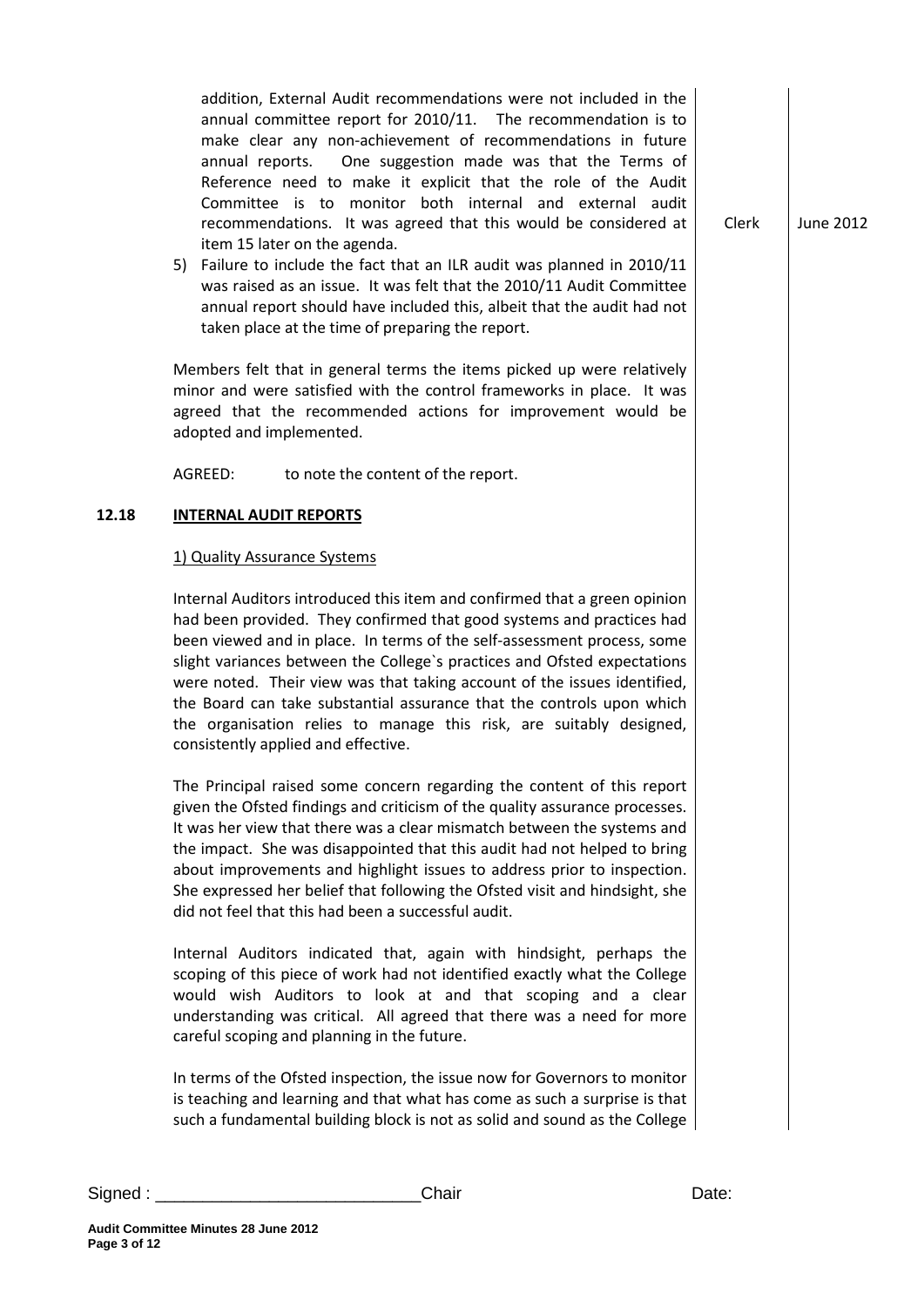had believed and would have hoped for. This is an issue to address urgently. Members acknowledged that whilst systems may be sound and operate on a practical level, there is also the issue of 'judgements' being made within the system. It was felt that moving forward, the focus of any audit needs to be impact, outcomes and effectiveness, rather than simply process review.

The Principal referred to paragraph 1.1 and the commentary made regarding the Ofsted inspection in May 2008, she felt that if inspection in 2008 was the starting point then the audit was too disconnected and what she has seen generally is a disconnection between the selfassessment process, this internal audit report and what Ofsted actually found when they visited. She questioned whether internal audit is the right tool to provide assurances to this Committee. It was agreed that for such a specialised area as Teaching and Learning, multiple sources of assurances would be required and that there would always need to be external assurances.

AGREED: to note the content of the report.

# 2) Recruitment and Retention – Learner Journey

Internal Auditors introduced this item and confirmed that this audit had looked at the student journey in particular, and that three low recommendations had been made. Members` attention was drawn to page 56 and items noted were:

- 1) Student support services strategy should be devised by the College to outline how the newly formed department will help improve the learner journey and meet College wide objectives.
- 2) Similar data capture forms should be utilised across all Schools, for example, in respect of recording interviews and induction, to ensure that a minimum agreed level of content is covered. Schools can then add any curriculum specific factors to this.
- 3) The College should consider introducing diagnostic testing of personal tutors for substantive part time learners, the decision should be based on consideration of the costs and benefits of extending these schemes to this cohort.

In addition to these items, members` attention was drawn to page 55 and the suggested 'keep warm' methods for future improvement. Auditors confirmed that their work showed an overall good outcome, but with a few pointers for improvement.

Members all agreed that there was a better way to understand learners` starting ability and diagnostic testing would support this. There is a feeling that in the new Ofsted framework, outcomes rather than just success rates will be much more important and that starting point data would therefore be more relevant.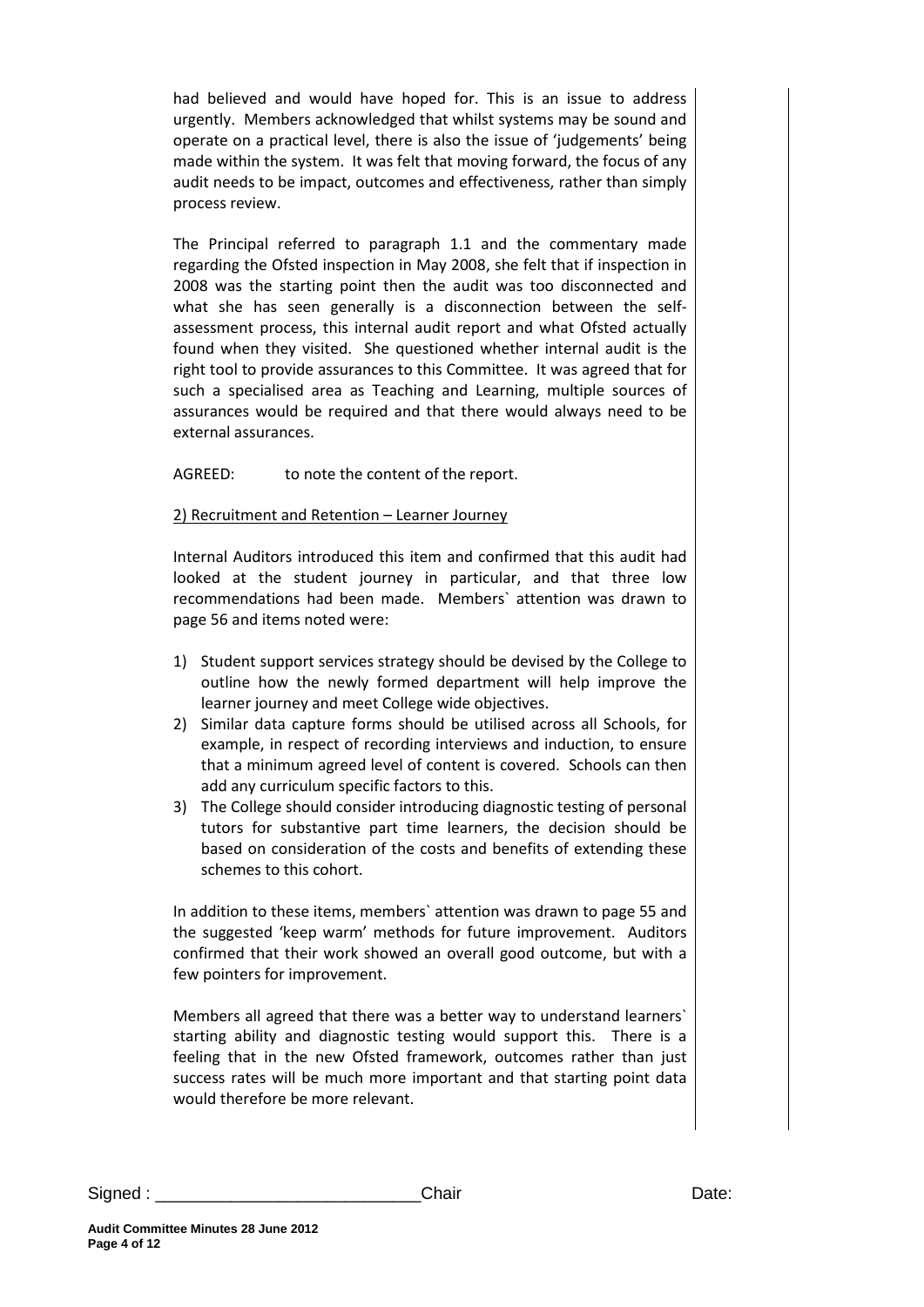| to note the report provided.<br>AGREED:                                                                                                                                                                                                                                                                                                                                                                                                                                                                                                                                                                                                                                                                             |         |                     |         |
|---------------------------------------------------------------------------------------------------------------------------------------------------------------------------------------------------------------------------------------------------------------------------------------------------------------------------------------------------------------------------------------------------------------------------------------------------------------------------------------------------------------------------------------------------------------------------------------------------------------------------------------------------------------------------------------------------------------------|---------|---------------------|---------|
| 3) Capital Projects                                                                                                                                                                                                                                                                                                                                                                                                                                                                                                                                                                                                                                                                                                 |         |                     |         |
| Internal Auditors introduced this report, which was presented as a draft<br>at this stage. In summary, a green opinion was provided with Auditors<br>feeling that processes in place were operating well in practice.                                                                                                                                                                                                                                                                                                                                                                                                                                                                                               |         |                     |         |
| It was acknowledged that since the completion of this report, the Sports<br>Hall contract does have delay and overspend and there is, therefore, a<br>real timing issue regarding the preparation of this report. Members were<br>advised that one piece of work per annum will be undertaken in relation<br>to the capital project, and that this would be reported into this<br>Committee. Given the significant change in circumstances since the<br>timing of this audit, members questioned whether there was a need to<br>look more closely at the timing of audits agreed, with hindsight perhaps<br>this audit would have been much better at the beginning rather than at<br>the end of the academic year. |         |                     |         |
| The Principal raised a concern regarding the content of this report and<br>expressed a belief that there must be a weakness in the Capital Project<br>management system because of the fact that the College and the<br>contract is where it is. She was disappointed that this report did not pick<br>up any areas to address, but simply gives a broad assurance that systems<br>are working well, when clearly there is evidence to suggest that they no<br>longer are.                                                                                                                                                                                                                                          |         |                     |         |
| For future reporting, members indicated that they would find it useful to<br>have internal audit reports circulated as soon as they are finalised rather<br>than waiting for a meeting. It was felt that the time lag in terms of<br>presentation was not helpful.                                                                                                                                                                                                                                                                                                                                                                                                                                                  |         | Director<br>Finance | 2012/13 |
| Members also indicated that it would be useful to have Internal Auditors<br>undertake a<br>discrete piece of work regarding capital<br>management.                                                                                                                                                                                                                                                                                                                                                                                                                                                                                                                                                                  | project |                     |         |
| AGREED:<br>to note the report provided.                                                                                                                                                                                                                                                                                                                                                                                                                                                                                                                                                                                                                                                                             |         |                     |         |
| 4) Follow up of previous internal audit recommendations                                                                                                                                                                                                                                                                                                                                                                                                                                                                                                                                                                                                                                                             |         |                     |         |
| Internal Auditors introduced this report and confirmed that there were<br>seven action points still to be completed from the previous year.<br>Members discussed in detail curriculum planning and questioned how the<br>College could better obtain external support to identify issues and<br>highlight areas to address. The Principal indicated that she would like to<br>see audit work move away from just process assessment, and that to add<br>real value, there would need to be specialist advice provided with real<br>constructive comments and criticisms intended to bring about<br>improvements.                                                                                                    |         |                     |         |

Signed : \_\_\_\_\_\_\_\_\_\_\_\_\_\_\_\_\_\_\_\_\_\_\_\_\_\_\_\_Chair Date:

**Page 5 of 12**

**Audit Committee Minutes 28 June 2012**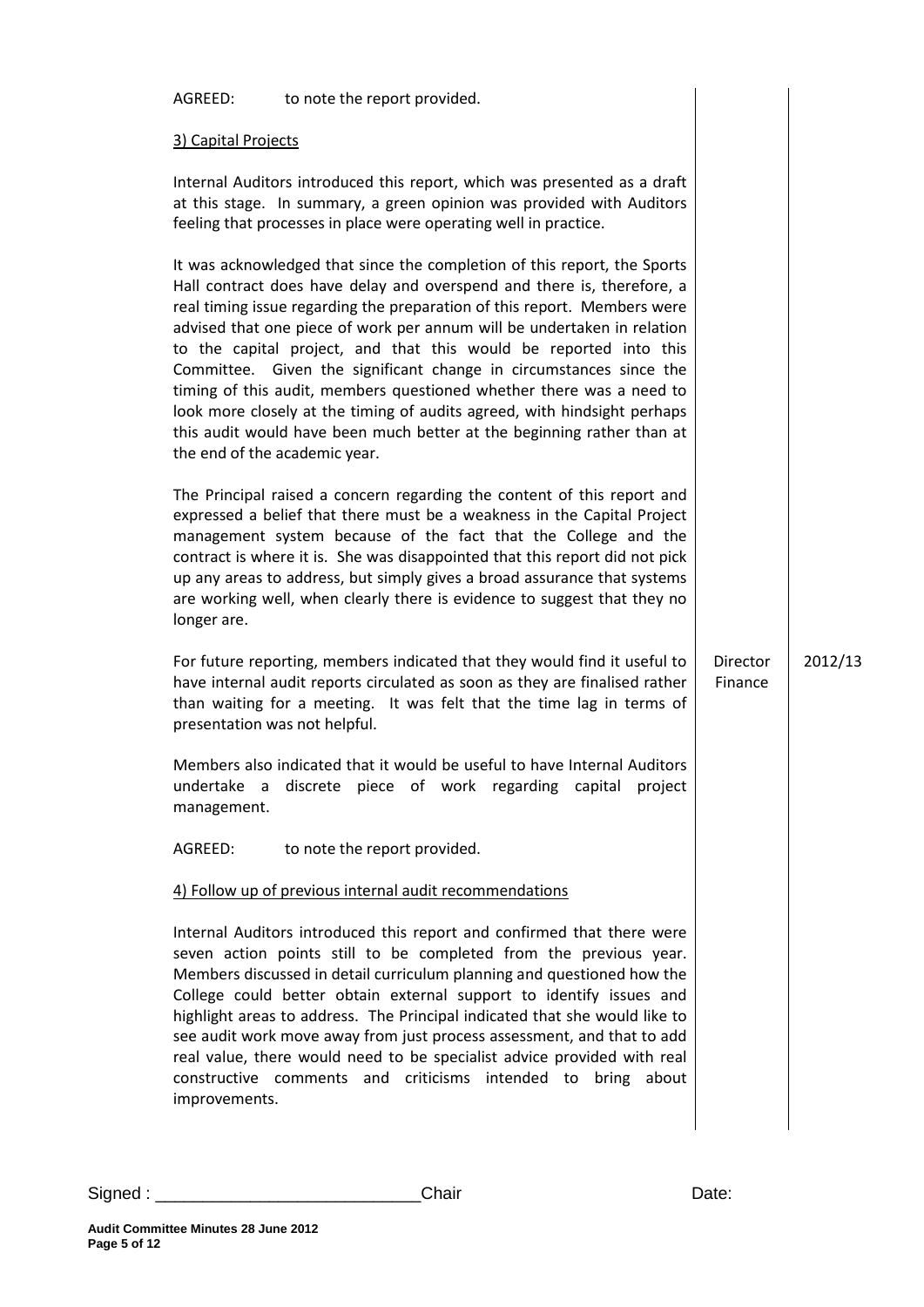agreed, of these 60% have been implemented, 12% are being implemented and 28% remain not implemented. AGREED: to note the update provided. 5) Key Financial Controls Internal Auditors introduced this item and confirmed that their audit work had looked at cash, banking and treasury management. Overall a green opinion. Auditors confirmed that taking account of the issues identified, the Board can take substantial assurance that the controls upon which the organisation relies to manage this risk are suitably designed, consistently applied and effective. They did, however, note that whilst this is the case, the College must carefully monitor its cash flow position in light of a challenging external environment restrictions and the need of the College to service its debt in the future. Two low recommendations were noted at page 115. AGREED: to note the report provided. 6) Employer Responsive Internal Auditors introduced this item and confirmed an overall green opinion. Three low recommendations have been made and these are detailed on page 134. Of particular importance is paragraph 1.1 where it is recorded that the College must ensure that an ILP is held on file for all learners, and in each case the ILP should be signed and dated by all parties, (learner, employer and provider) to confirm agreement to its content. AGREED: to note the report provided. **12.19 PROGRESS AGAINST EXTERNAL AUDIT RECOMMENDATIONS**  The Director of Communications, Marketing and Learner Engagement introduced this item and confirmed that it has been scheduled in response to PFA comments. Members` attention was drawn to the five items outstanding from the 2010/11 audit, it was confirmed that all have now been completed. Going forward, members were advised that monitoring of external audit recommendation will roll into a composite internal/external monitoring report which will be received at each meeting. AGREED: to note the update provided. Director C&M

2012/13

Members` attention was drawn to the data table at page 109, which shows that in the 2010/11 year there have been 25 recommendations

Signed : \_\_\_\_\_\_\_\_\_\_\_\_\_\_\_\_\_\_\_\_\_\_\_\_\_\_\_\_Chair Date: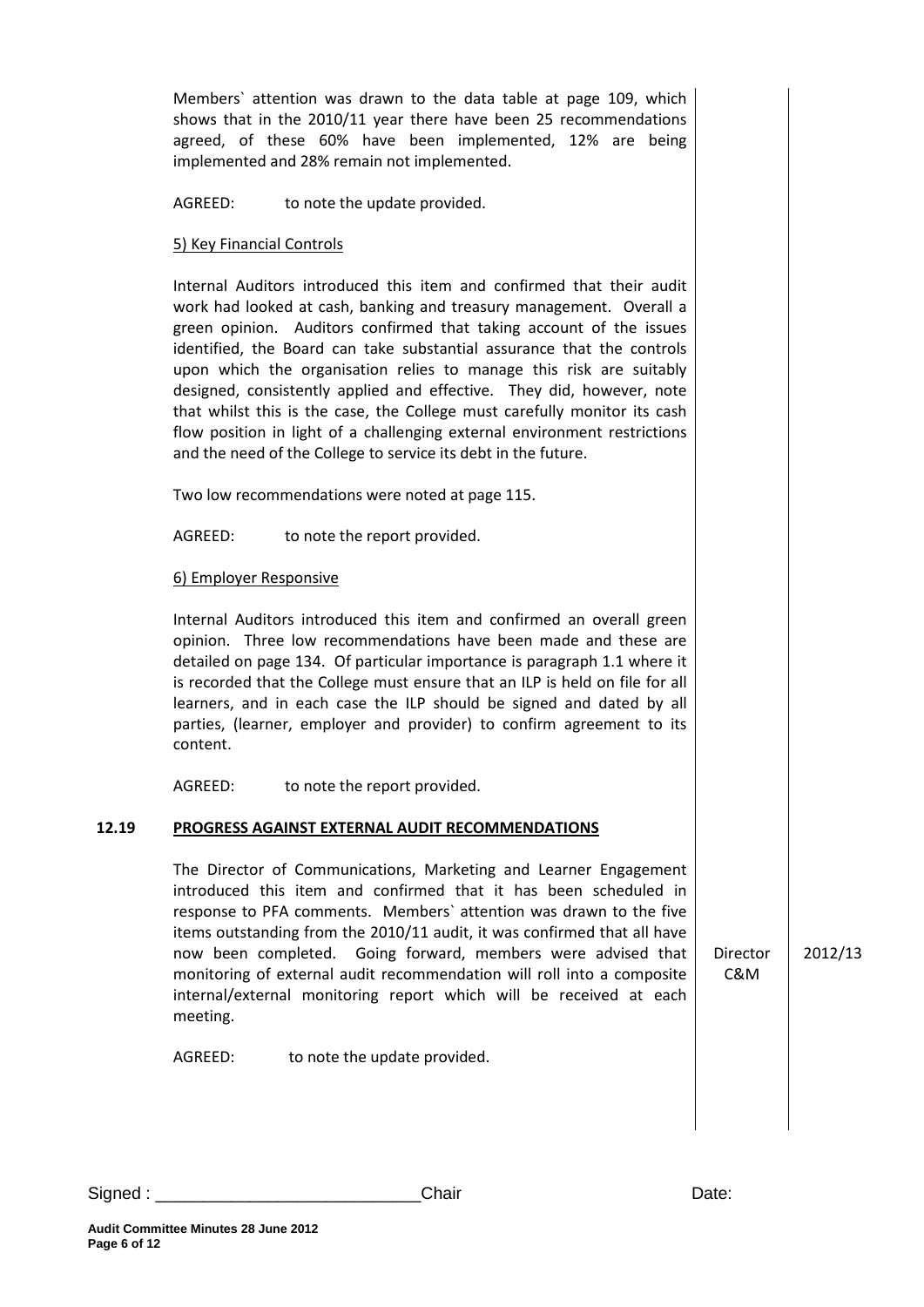| 2012/13                                                                                                                                                                                                                                                                                                                                                                                                                                                                                                                                                       |                     |                  |
|---------------------------------------------------------------------------------------------------------------------------------------------------------------------------------------------------------------------------------------------------------------------------------------------------------------------------------------------------------------------------------------------------------------------------------------------------------------------------------------------------------------------------------------------------------------|---------------------|------------------|
| Internal Auditors introduced this item and confirmed that what was<br>presented was a proposed three year plan, although it was acknowledged<br>that the plan will change over time as it is a responsive document to the<br>needs of the College. Members' attention was drawn to page 150, which<br>is the proposed action plan for 2012/13 items.                                                                                                                                                                                                          |                     |                  |
| Members reviewed the proposed areas highlighted and were advised that<br>the plan would be presented to the Executive for further discussions, all<br>agreed that given the disappointment expressed regarding a number of<br>internal audits today that there needed to be greater clarity regarding<br>scoping to ensure that the College sees the impact of the work<br>undertaken. Members felt that there were some issues regarding timing<br>and ordering of priority items for audit, it was agreed that these would be<br>reviewed by the Executive. | Exec                | <b>July 2012</b> |
| Internal Auditors indicated that it may be useful to present the planning<br>memorandum to this Committee in addition to the strategic plan, and<br>that this would ensure that there was greater clarity regarding the scope<br>agreed for each and every audit.                                                                                                                                                                                                                                                                                             |                     |                  |
| It was agreed that this plan would have to be reviewed at the next<br>Members of the Committee requested that the plan be<br>meeting.<br>circulated well in advance of the meeting so that they could have a<br>detailed opportunity to review.                                                                                                                                                                                                                                                                                                               | Director<br>Finance | 4 Oct<br>2012    |
| AGREED to:<br>a) Note the draft strategic plan and audit needs assessment 2012/13, and<br>b) Review a further plan to be presented at the next meeting.                                                                                                                                                                                                                                                                                                                                                                                                       |                     |                  |
| KPMG 2011/12 PLANNING MEMORANDUM                                                                                                                                                                                                                                                                                                                                                                                                                                                                                                                              |                     |                  |
| External Auditors introduced this detailed document and drew members'<br>attention to the following:                                                                                                                                                                                                                                                                                                                                                                                                                                                          |                     |                  |
| Page 156, paragraph 1 - audit objectives.<br>Page 158 - purpose of the audit and independence.<br>Page 159 - audit processes.<br>Page 160 - use of specialists.<br>Page 162 - 164 - key audit risks identified.<br>Page 165 - audit team.<br>Page $166$ – audit fees – it was noted that these are in line with<br>the tender submitted.                                                                                                                                                                                                                      |                     |                  |
| Given the PFA comments made regarding a failure to adequately declare<br>non-audit services from internal/external auditors, it was agreed that<br>KPMG would provide a draft policy regarding non-audit service work from                                                                                                                                                                                                                                                                                                                                    |                     |                  |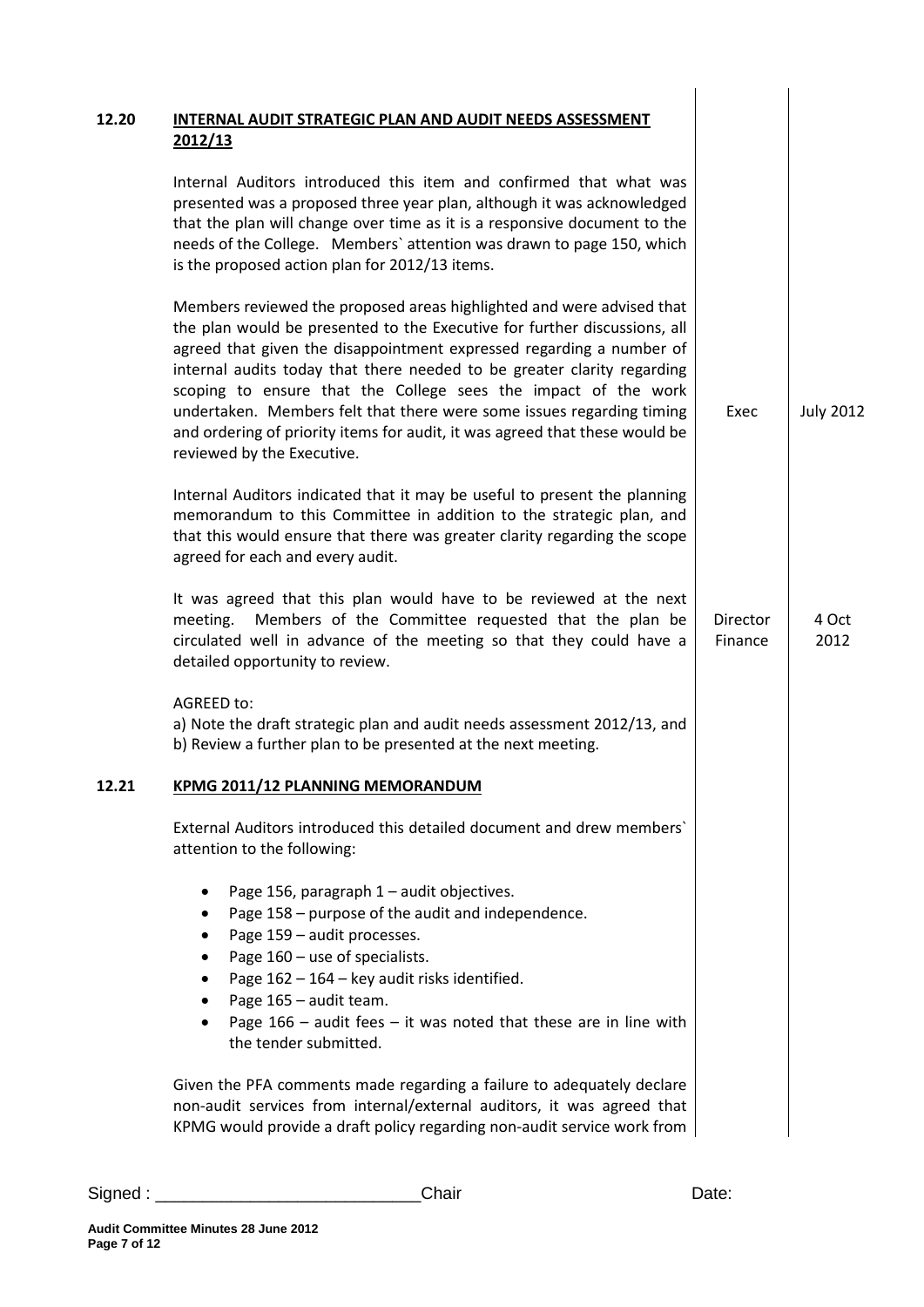audit firms. This could then be reviewed by the Committee and potentially adopted. It was agreed that external auditors would provide a paper regarding any additional services commissioned on an annual basis, and there would therefore be clarity regarding this moving forward. In terms of the planning memorandum, all agreed that pages 162-164 were the key risks looking forward. Auditors were particularly interested to explore sector issues emerging regarding revenue recognition. • Page 167 provides audit timeline and deliverables. AGREED: to approve KPMG 2011/12 planning memorandum. External Auditors 4 Oct 2012 **12.22 RISK MANAGEMENT** The Director Communications, Marketing and Learner Engagement introduced this item and drew members` attention to the following: The first phase of the risk register was approved by the Audit Committee in June 2011 and subsequently by the Corporation Board in July. The risk register was constructed in two phases throughout the year, the first phase following an assessment of risks associated with the business plan, and subsequently being an assessment of the risk from the self-assessment process and operational delivery, no further risks were added as a result of the self-assessment process in 2011/12. In terms of Executive ownership, each risk is assigned an Executive owner and the Executive Team will consider the risk register and changes to the environment on a termly basis. Items such as the property strategy form standing items on agendas, with others such as relationships, HR and financial stability being considered on regular reports against KPI's. • All significant risks have been monitored at least on a termly basis, in many cases reports have been taken to one or more Committees, and for College`s more significant risks, ie, those relating to the financial stability and property strategy, reports are standing items on either Committee or Corporation Board agendas. • 2011/12 has yet again been a turbulent and somewhat challenging year for the College, as it continues to deal with spending austerity in public services, the withdrawal of EMA funding for 16-18 year olds, internally the College saw the commencement of phase 2 of the accommodation strategy and most recently the Ofsted inspection. Whilst no significant changes were made to the risk register from the start of the year, additions were made to the risks within it. The most notable fluctuations in terms of the risk register in year were: a) The potential risks to 16-18 recruitment and the withdrawal of EMA did not materialise, and as a result the risk of the College not meeting this crucial funded target was significantly mitigated, b) The property strategy has, on the whole, been carefully managed and monitored but has, however, experienced some delays in relation to the completion of the sports hall,

Signed : \_\_\_\_\_\_\_\_\_\_\_\_\_\_\_\_\_\_\_\_\_\_\_\_\_\_\_\_Chair Date: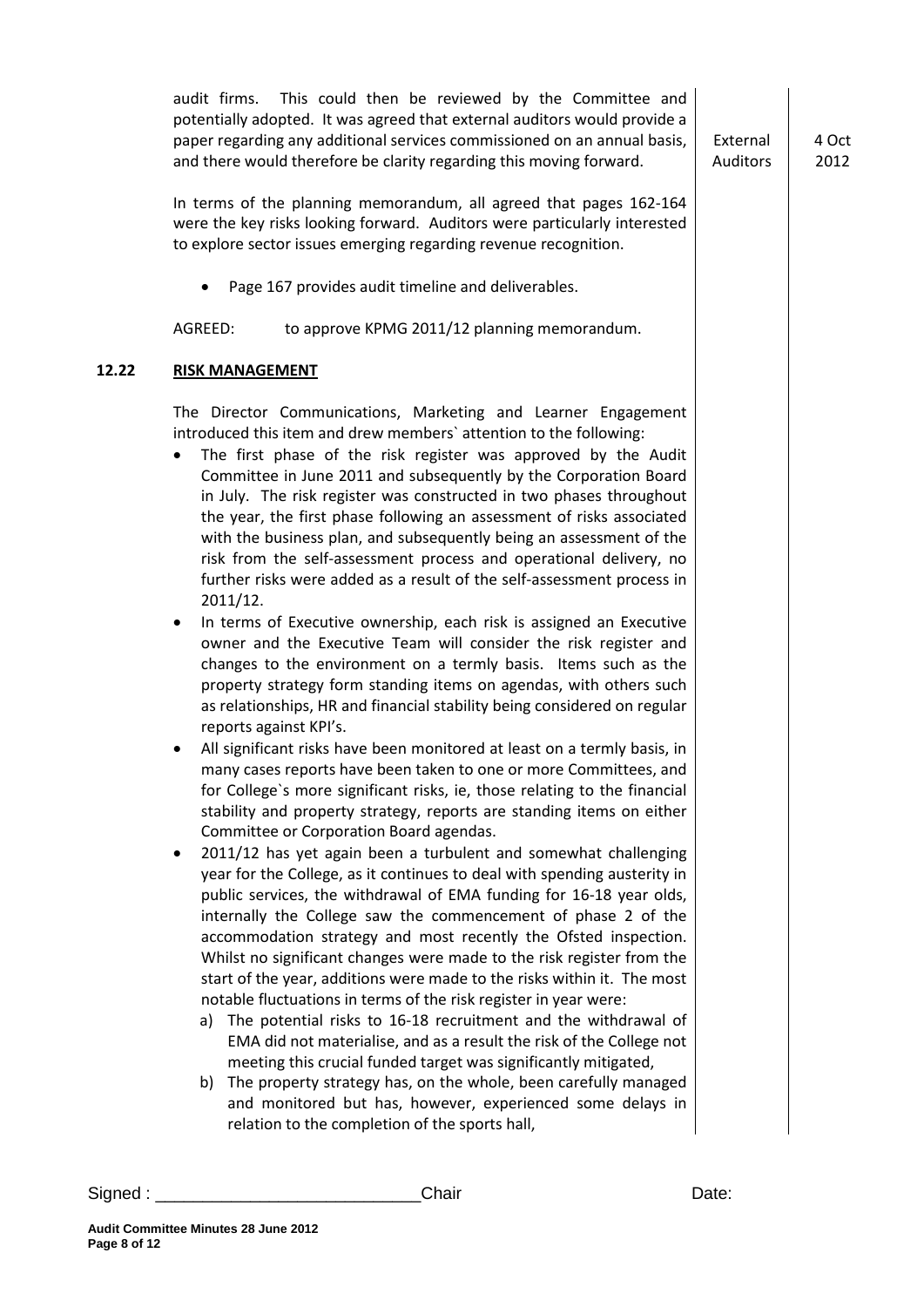|       | Risks relating to safeguarding and equality and diversity were<br>C)<br>removed from the significant risk register and placed on the<br>contingent risk register as a result of robust College practices, and<br>the fact that these two items will not be a contributory grade<br>under the new inspection framework.<br>The subsidiary companies consider their strategic risk register at<br>٠<br>Board level on a regular basis. For Skilldrive/BKSB the Senior<br>Management Team have now begun to review the risk register on a<br>quarterly basis as part of the cycle of the business, in order that the<br>register becomes embedded in the objectives for the Company's<br>activities. The review at Board level will continue as before.<br>Vision Apprentices will adopt a similar process in its ongoing<br>$\bullet$<br>operations.<br>The subsidiary companies are currently subject to a review, which<br>$\bullet$<br>may change the integration of their activities with either the College<br>or the other subsidiary companies. Following the outcome of this<br>review, the management scrutiny of the strategic risk register will be<br>embedded in the management team responsible for delivering the<br>underlying activities of the company.<br>The Internal Audit team conducted a review of the subsidiary<br>$\bullet$<br>companies' risk arrangements and made some recommendations as<br>to improvements. Members will be provided with a full report on the<br>risk assessment and risk registers of all subsidiary companies at the<br>next meting.<br>AGREED:<br>to note the annual report on risk management activity<br>2011/12. | Director<br>C, M&LE | 4 Oct<br>2012 |
|-------|-----------------------------------------------------------------------------------------------------------------------------------------------------------------------------------------------------------------------------------------------------------------------------------------------------------------------------------------------------------------------------------------------------------------------------------------------------------------------------------------------------------------------------------------------------------------------------------------------------------------------------------------------------------------------------------------------------------------------------------------------------------------------------------------------------------------------------------------------------------------------------------------------------------------------------------------------------------------------------------------------------------------------------------------------------------------------------------------------------------------------------------------------------------------------------------------------------------------------------------------------------------------------------------------------------------------------------------------------------------------------------------------------------------------------------------------------------------------------------------------------------------------------------------------------------------------------------------------------------------------------------------------------------------------------|---------------------|---------------|
| 12.23 | <b>RISK MANAGEMENT STRATEGY AND REGISTER 2012/13</b><br>The Director of Communications, Marketing and Learner Engagement<br>introduced this item and drew members' attention to page 189. She<br>indicated that the College has seen some significant changes and is<br>currently carrying a heavy risk profile. Of particular importance are<br>Ofsted findings in relation to Teaching and Learning and the Quality<br>Assurance processes. Members were advised that the top three risks on<br>the register are linked and relate to developing a self-critical culture. In<br>terms of the process moving forward, the risk register has identified<br>mitigating actions and a member of the Executive Team who will own the<br>risk, it is anticipated that some of the risks will be downgraded once<br>mitigating actions are in place and introduced.<br>Members questioned whether this Committee should expect to see KPI's                                                                                                                                                                                                                                                                                                                                                                                                                                                                                                                                                                                                                                                                                                                                |                     |               |
|       | and in particular a meeting by meeting mechanism to track whether<br>residual scores have gone up or down and whether there are trigger<br>points that need to be made clear. Governors felt that they needed to<br>know more about what the College hopes to achieve and how they will<br>achieve it. Members agreed that KPI's ought to be introduced for the top<br>ten risks and a report provided showing achievement/improvement. It<br>was agreed that the Director of Communications, Marketing and Learner                                                                                                                                                                                                                                                                                                                                                                                                                                                                                                                                                                                                                                                                                                                                                                                                                                                                                                                                                                                                                                                                                                                                                   | Director<br>C, M&LE | 4 Oct<br>2012 |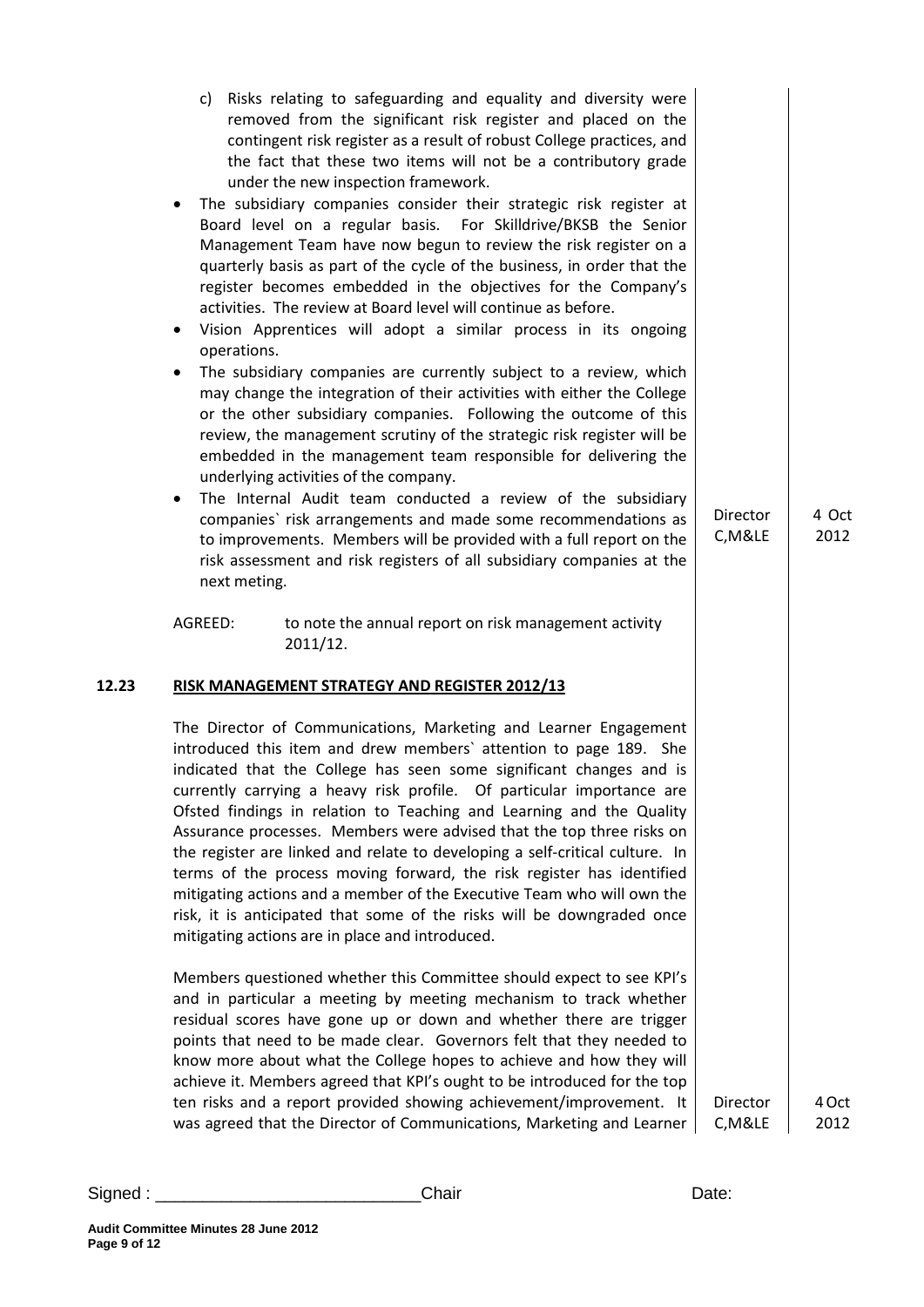Engagement would work up a potential model for discussion at the next meeting.

In relation to risks 14 onwards, members were advised that they sit on the contingent risks and are mostly generic rather than specific.

#### **12.24 REGISTERS, ATTENDANCE AND RECORDING**

The Director of Finance introduced this item and confirmed that the report was presented following an action point at an earlier meeting. He indicated that the detailed report provides an update to the Committee on plans and progress required in order to tackle a fundamental control and information issue identified as an area for improvement by Management and the Internal Audit service. It was acknowledged that this Committee would receive regular updates on tackling the challenges, improving the process for timetabling and recording electronic attendance.

Members were advised of the background to the College timetable and electronic register system and the following summary of current issues preventing consistent register completion were noted:

- 1) Registers not set up.
- 2) Students missing from the register.
- 3) Students on incorrect registers.
- 4) Electronic register not marked in class it was acknowledged that this was a fundamental issue to address.
- 5) Marks not used accurately.
- 6) Registers created but never marked.
- 7) Staff not coded to the correct College team.
- 8) Some offerings not properly established and set up.
- 9) Tutorials recorded against all main learning aims.
- 10) Operator omissions.

Members` attention was drawn to paragraph 4 which gives detail regarding the scale of the challenge to be addressed. Members reviewed paragraph 5 which outlines the changes required to address the current issues, and also paragraph 6 which explains current work in progress.

Members acknowledged that there was a real body of work to be done to tackle this data problem. Members questioned whether it was the system or user error that was predominantly contributing to the issues. It was felt that if the system was used properly then it would be an effective tool and in fact other organisations within the sector manage to use it very effectively.

AGREED: to approve the risk management strategy and register for 2012/13.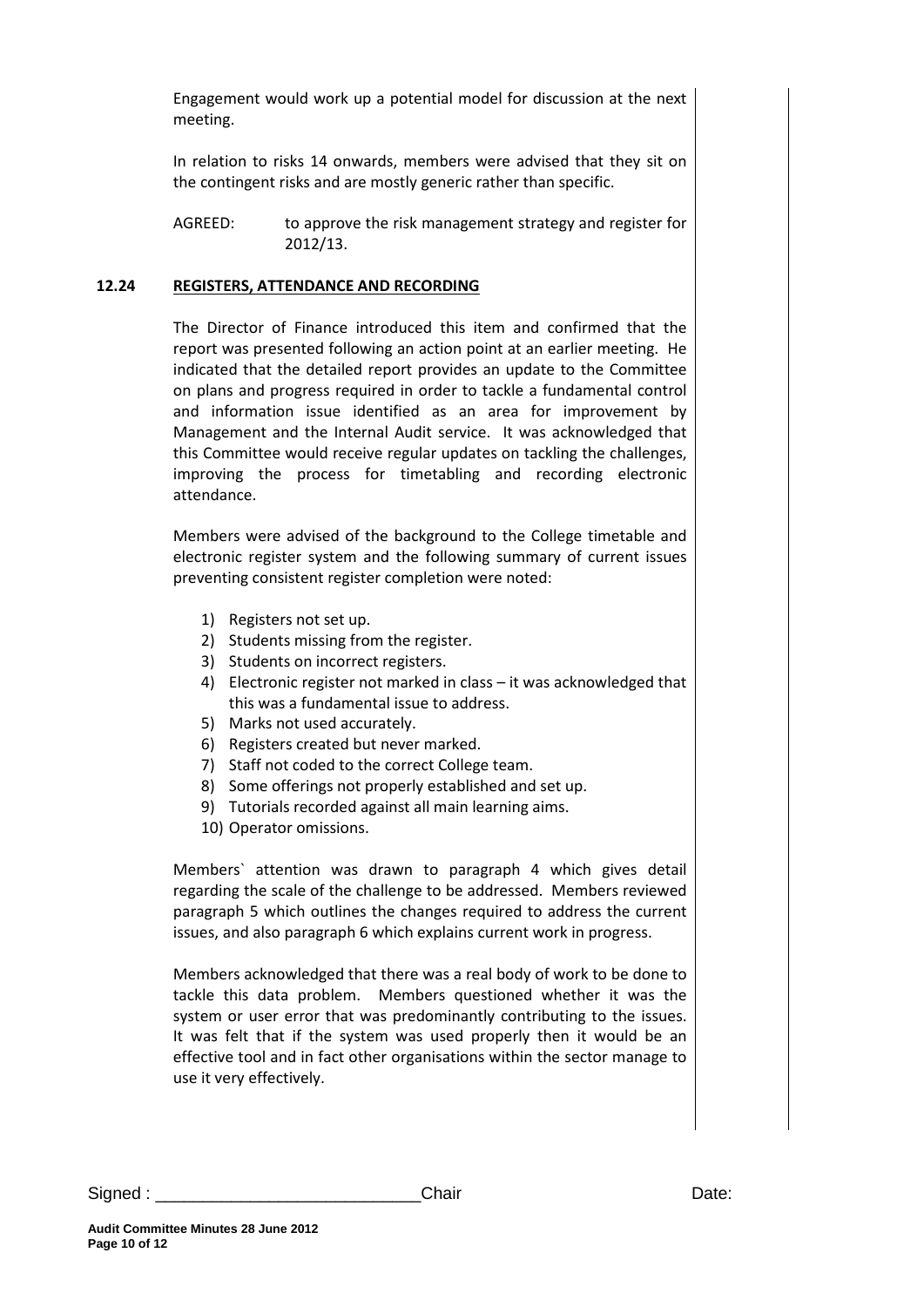|       | Members were advised that a follow up report would be provided at the<br>next meeting, the Director of Finance expressed a belief that the<br>Committee would see lots of progress at that time.                                                                                                                                 | Director of<br>Finance | 4 Oct<br>2012 |
|-------|----------------------------------------------------------------------------------------------------------------------------------------------------------------------------------------------------------------------------------------------------------------------------------------------------------------------------------|------------------------|---------------|
|       | In terms of bringing about improvements, members questioned how<br>much accountability staff would have. It was acknowledged that there<br>was a need to address this and ensure that there is clarity in relation to<br>staff objectives and this issue can then be performance managed.                                        |                        |               |
|       | AGREED:<br>to note the update provided.                                                                                                                                                                                                                                                                                          |                        |               |
| 12.25 | <b>AUDIT SERVICE SECTOR UPDATE</b>                                                                                                                                                                                                                                                                                               |                        |               |
|       | External Auditors took the opportunity to refer members to the sector<br>developments detailed in their 2011/12 planning memorandum.<br>Members' attention was drawn to pages 169-180.                                                                                                                                           |                        |               |
|       | AGREED:<br>to note the Audit Service Sector update.                                                                                                                                                                                                                                                                              |                        |               |
| 12.26 | <b>COMMITTEE WORK PLAN</b>                                                                                                                                                                                                                                                                                                       |                        |               |
|       | The Clerk to the Corporation introduced this item and presented a<br>framework planning document. It was agreed that this document would<br>be used as a starting point only with items to be added as and when<br>required throughout the year.                                                                                 |                        |               |
|       | AGREED:<br>to approve Committee Work Plan 2012/13.                                                                                                                                                                                                                                                                               |                        |               |
| 12.27 | <b>COMMITTEE SELF ASSESSMENT 2011/12</b>                                                                                                                                                                                                                                                                                         |                        |               |
|       | The Clerk to the Corporation introduced this item and confirmed that it<br>was an opportunity for the Committee to review its operation and make<br>Members felt that performance could be<br>recommended changes.<br>improved if Governors were given more preparation time for meetings to<br>address this it was agreed that: |                        |               |
|       | a) Audit Committee papers would be sent out two weeks in advance of a                                                                                                                                                                                                                                                            | Clerk                  | 2012/13       |
|       | meeting, and<br>Internal audit reports would be emailed out to Committee Members<br>b)<br>when finalised rather than waiting for a scheduled meeting.                                                                                                                                                                            | Dir Fin                | 2012/13       |
|       | to note the content of self assessment discussions.<br>AGREED:                                                                                                                                                                                                                                                                   |                        |               |
| 12.28 | <b>COMMITTEE TERMS OF REFERENCE FOR 2012/13</b>                                                                                                                                                                                                                                                                                  |                        |               |
|       | The Clerk to the Corporation introduced this item and members were<br>asked to consider any additions or changes required. To give recognition<br>to PFA findings, it was agreed that additional paragraphs would be<br>inserted to:                                                                                             |                        |               |
|       |                                                                                                                                                                                                                                                                                                                                  |                        |               |